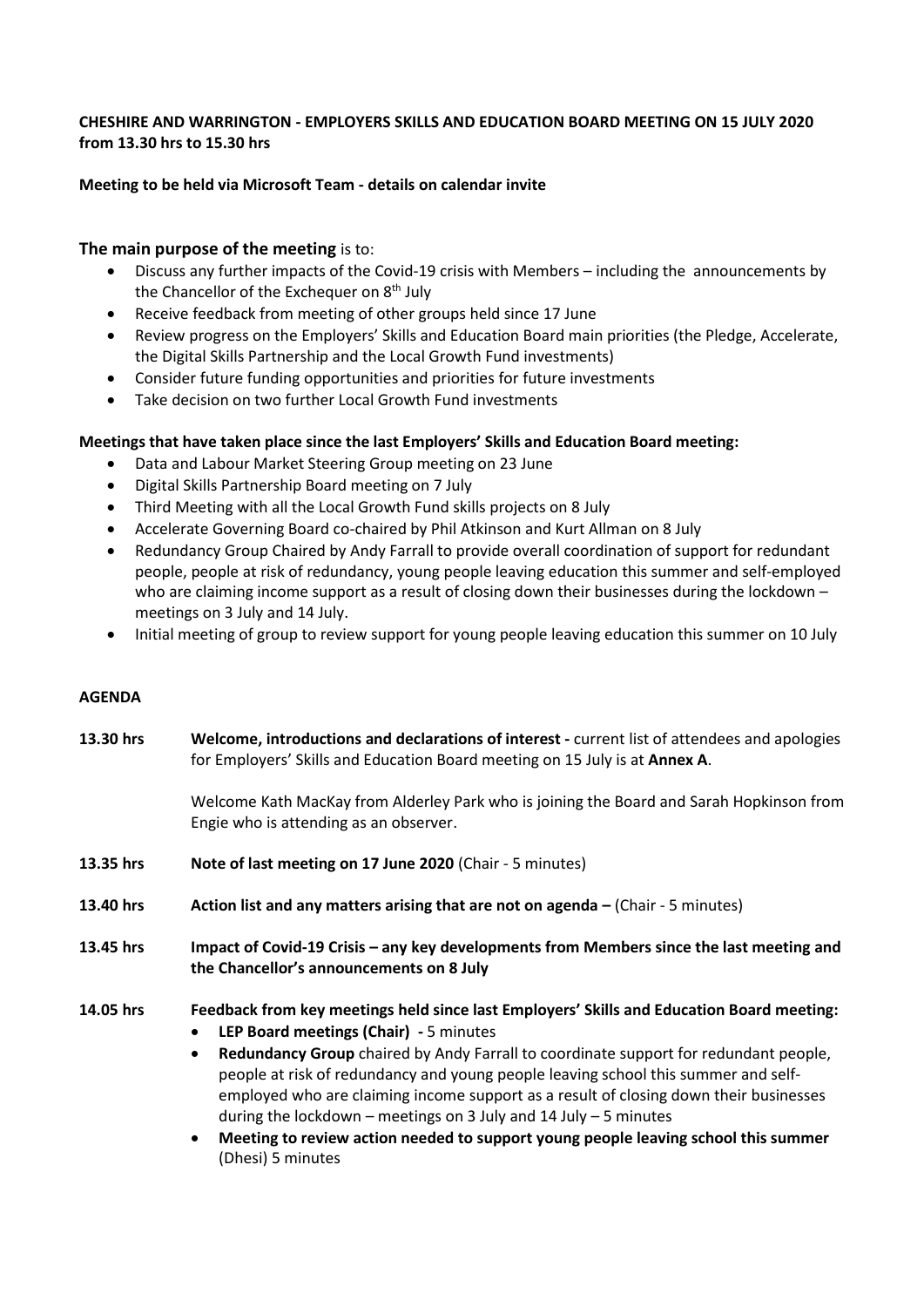**14.20 hrs Funding opportunities** – European Social Fund and Possible Opportunities to Bid for Funds in September. To collect views from Members about key priorities for future investment – taking account of data and labour market issues (Pat Jackson 10 minutes)

## **14.30 hrs Overview of progress on key priorities:**

- **The Pledge** (James Richards and Trevor Langston) 15 minutes
- **Accelerate** (Phil Atkinson and Kurt Allman) 5 minutes
- **The Digital Skills Partnership** (Nicola Dunbar and Sarah Williams) 5 minutes
- **Progress of the Local Growth Fund skills investments to date** (Nicola Dunbar, Julia Teale and Sarah Williams) 5 minutes

#### **14.55 hrs Local Growth Fund Investments – to reach a decision on the following bids:**

- **widening access to new technologies and learning opportunities**
- **digitalisation in construction**

## **15.15 hrs Any Other Business –** Clare Hayward

- Items for future meetings
- Date and venue of next meeting (16 October 2020 probably via Microsoft Team)

**Close meeting no later than 15.30hrs**